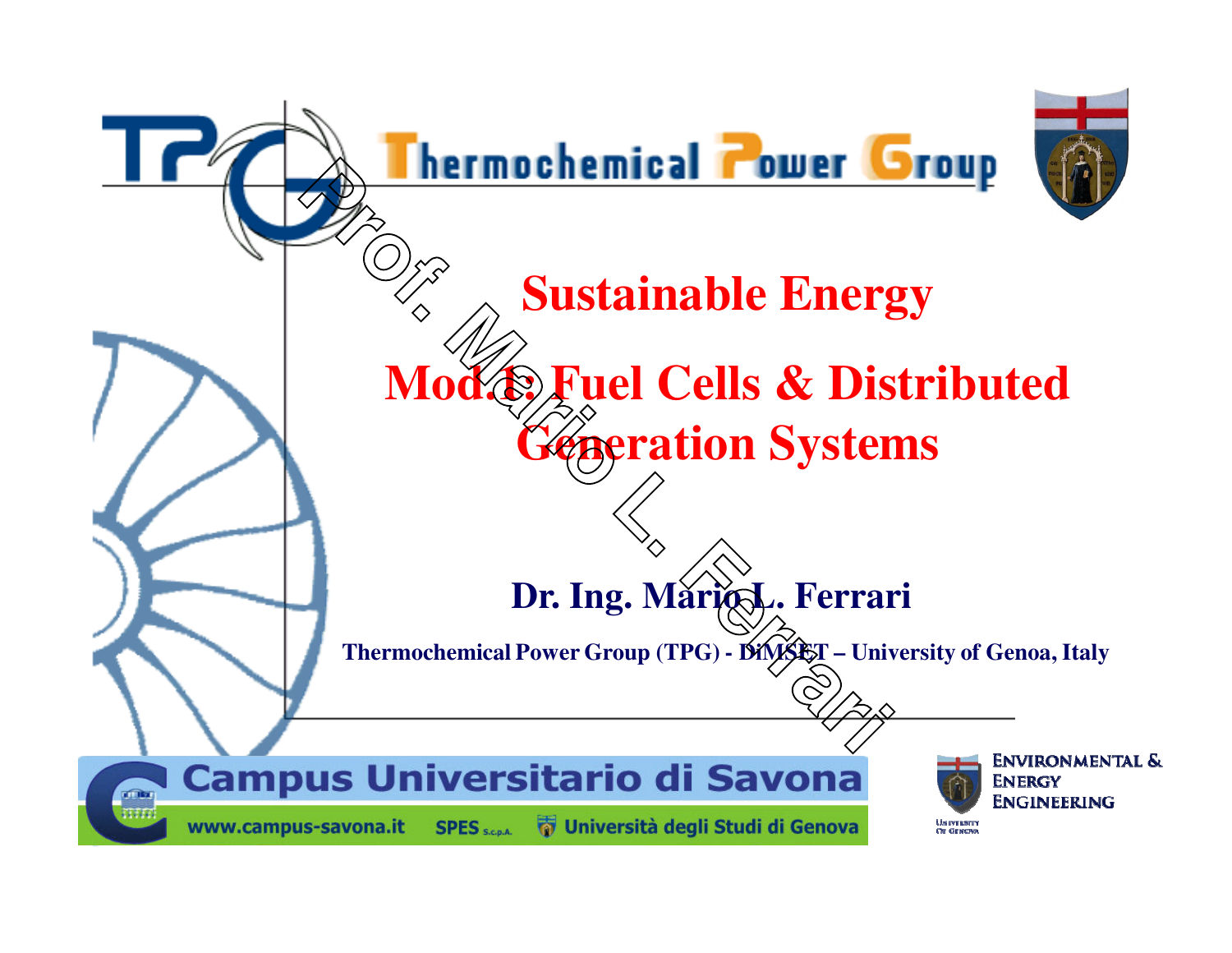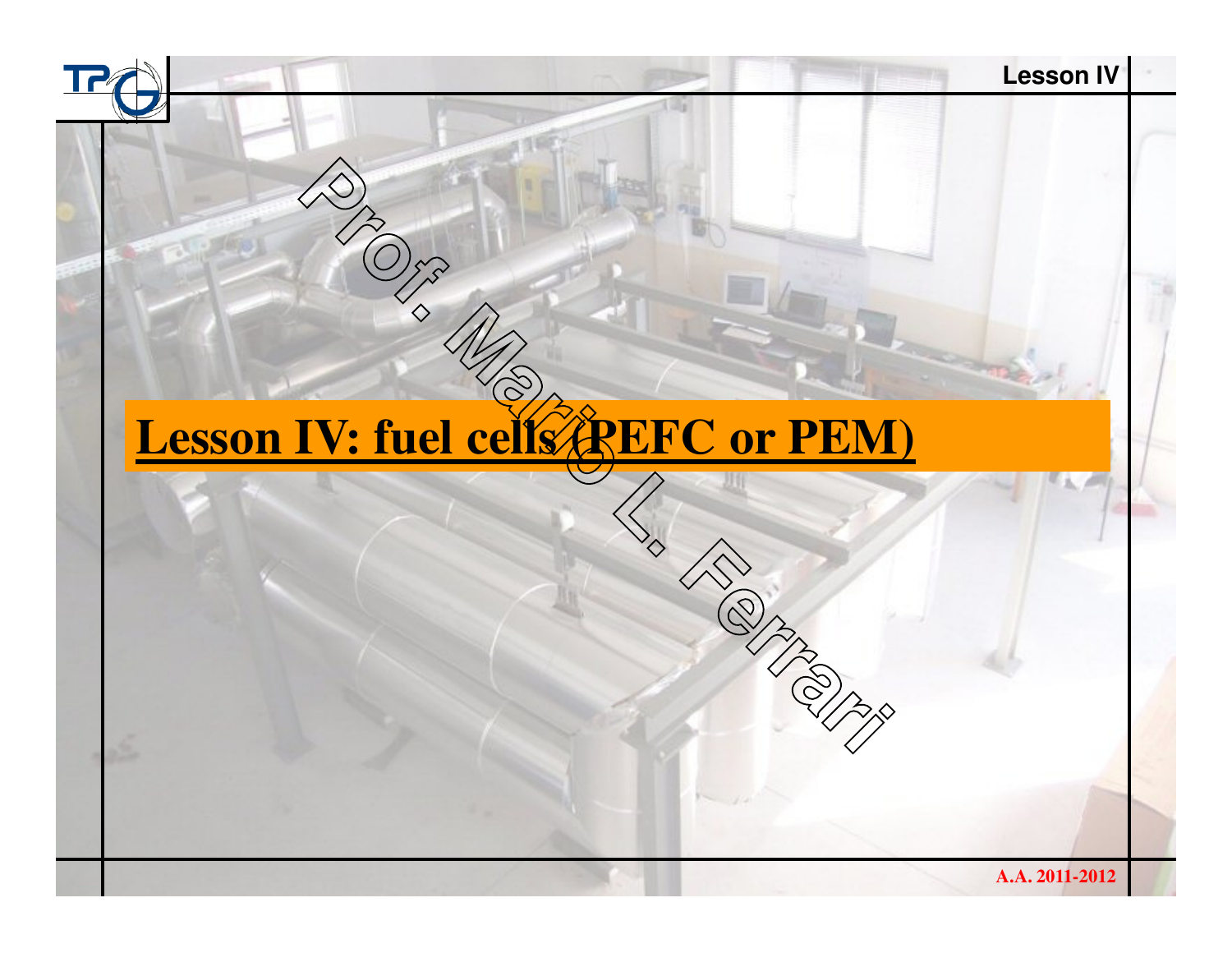## **Main Characteristics**

 $\checkmark$  Able to efficiently generate high power densities.

- ◆ Attractive for certain mobile and portable applications.
- $\checkmark$  Automobile applications.
- $\checkmark$  A solid phase polymer membrane is used as the cell separator/electrolyte.
- The cell operates at relatively low  $\sqrt{\epsilon}$  per atures (60°C-80°C).
- $\checkmark$  Sealing, assembly, and handling are less  $\hatcirc$  mplex than most other fuel cells.
- $\checkmark$  Faster start-up than higher temperature fuel cells.
- $\sqrt{\text{PEFC}}$  are particularly suitable for operation on pure hydrogen.

**Professor Controlleristics**<br>
Ficiently generate high power densities.<br>
for certain months and portable applications.<br>
Le applications.<br>
Le applications.<br>
Les polymer membranes and portable applications.<br>
ase polymer membr  $\checkmark$  Fuel processors have been developed for the use of conventional fuels (such as natural gas or gasoline).

A type of PEFC allows the direct use of methanol as fuel. **It is called DMFC**.

The DMFC is the leading candidate technology for the application of fuel cells to cameras, notebook computers, and other portable electronic applications.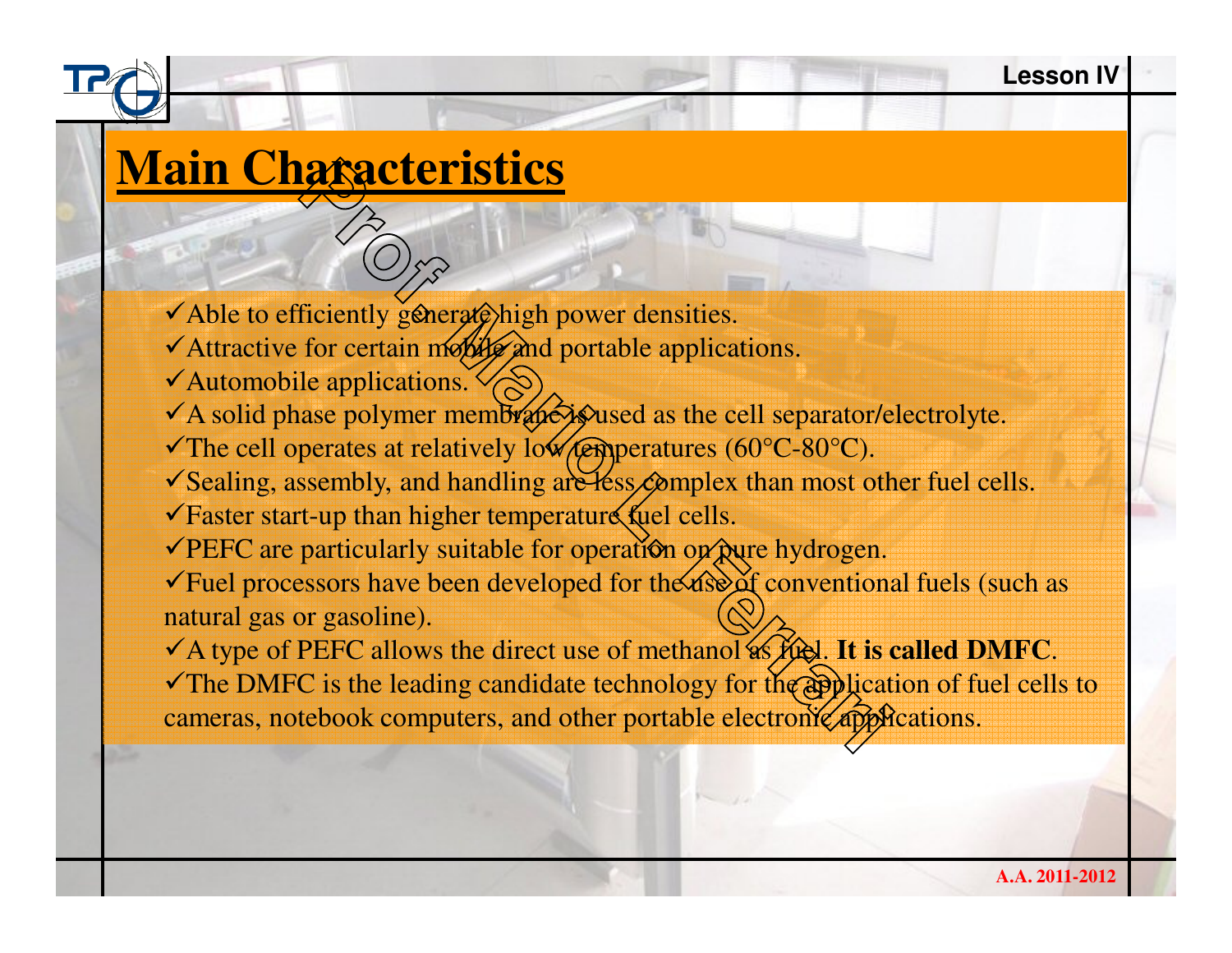## **Cell Components (usually planar cells)**

- The ion exchange membrane.
- $\checkmark$  An electrically conductive porous backing layer.
- $\checkmark$  An electro-catalyst (the electrodes) at the interface between the backing layer and the membrane.
- $\checkmark$  Cell interconnects and flow plates that deliver the fuel and oxidant to reactive sites via flow channels and electrically complect the cells.

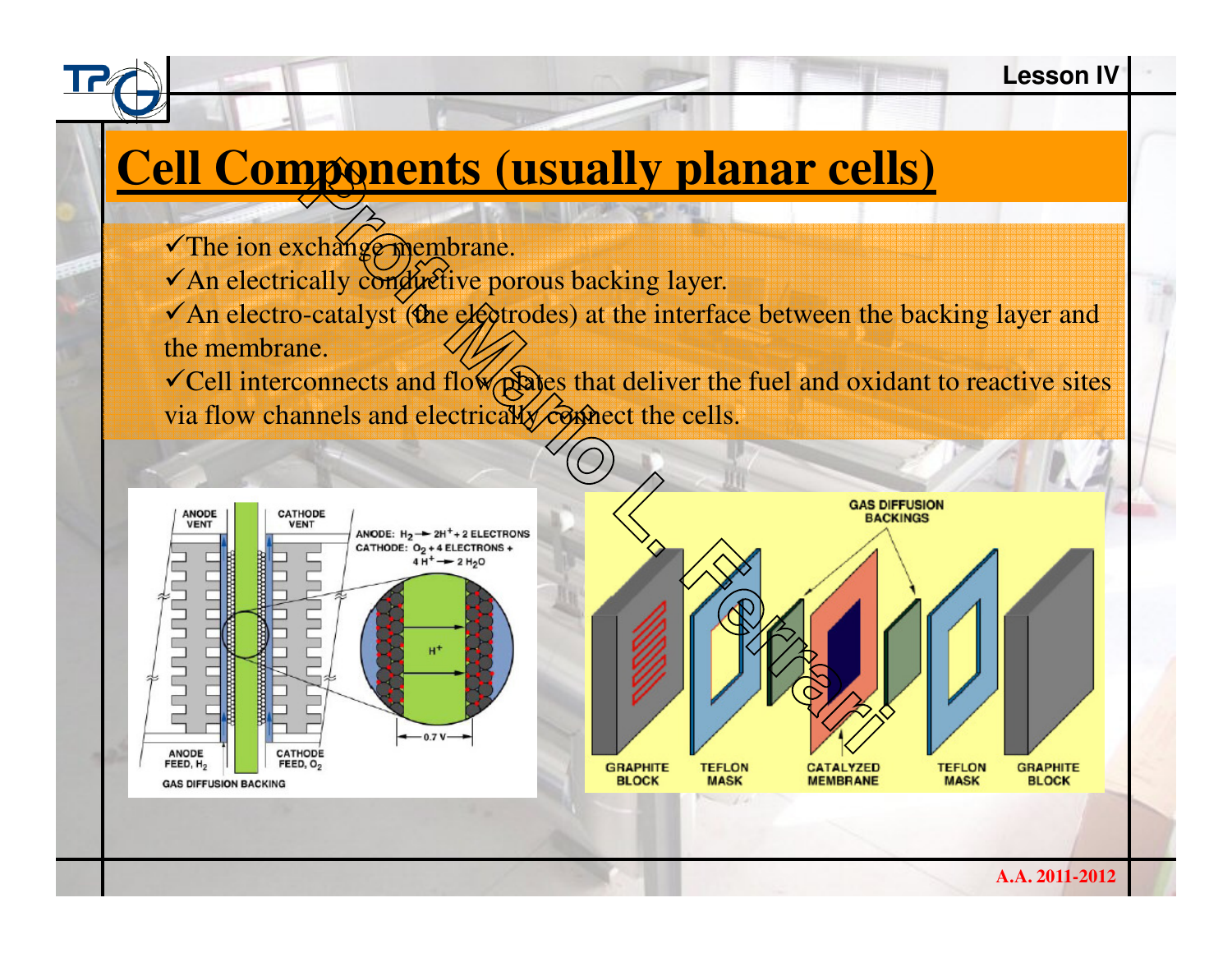## **Membrane**

The function of  $f(x)$   $\phi(x)$  exchange membrane is to provide a conductive path, while at the same time separating the reactant gases.

 $\checkmark$ The material is an electrical insulator

The standard electrolyte material in PEFCs belongs to the fully fluorinated Teflon®-based family

The membrane is characterized by its equivalent weight (inversely proportional to the ion exchange capacity).

**Professor**<br>
on of **(Figs)** exchange membrane is to provide a contime separating the reactant gases.<br>
ial is an electrical insulator<br>
and electrolyte *material* in PEFCs belongs to the fully<br>
ed family<br>
orane is characteri The type used most often in the past was  $\hat{x}$  melt-extruded membrane manufactured by DuPont and sold under the label **Naffon® No. 117** (perfluorosulfonic acid polymer) .

◆ Nafion consists of a fluoropolymer backbone, similar to Teflon<sup>®</sup>, upon which sulfonic acid groups are chemically bonded.

 $\checkmark$ In selected fuel cell tests and water electrolysis systems, lifetimes of over 50,000 hours have been demonstrated.

short chain membrane with higher degree of water interactions and lower electrical √ Alternative membranes: Dow Chemical Company produced XVS 13204.10 (a resistance), W.L. Gore produces internally-supported membranes, solution-cast film process (to reduce costs and improve manufacturing throughput efficiency).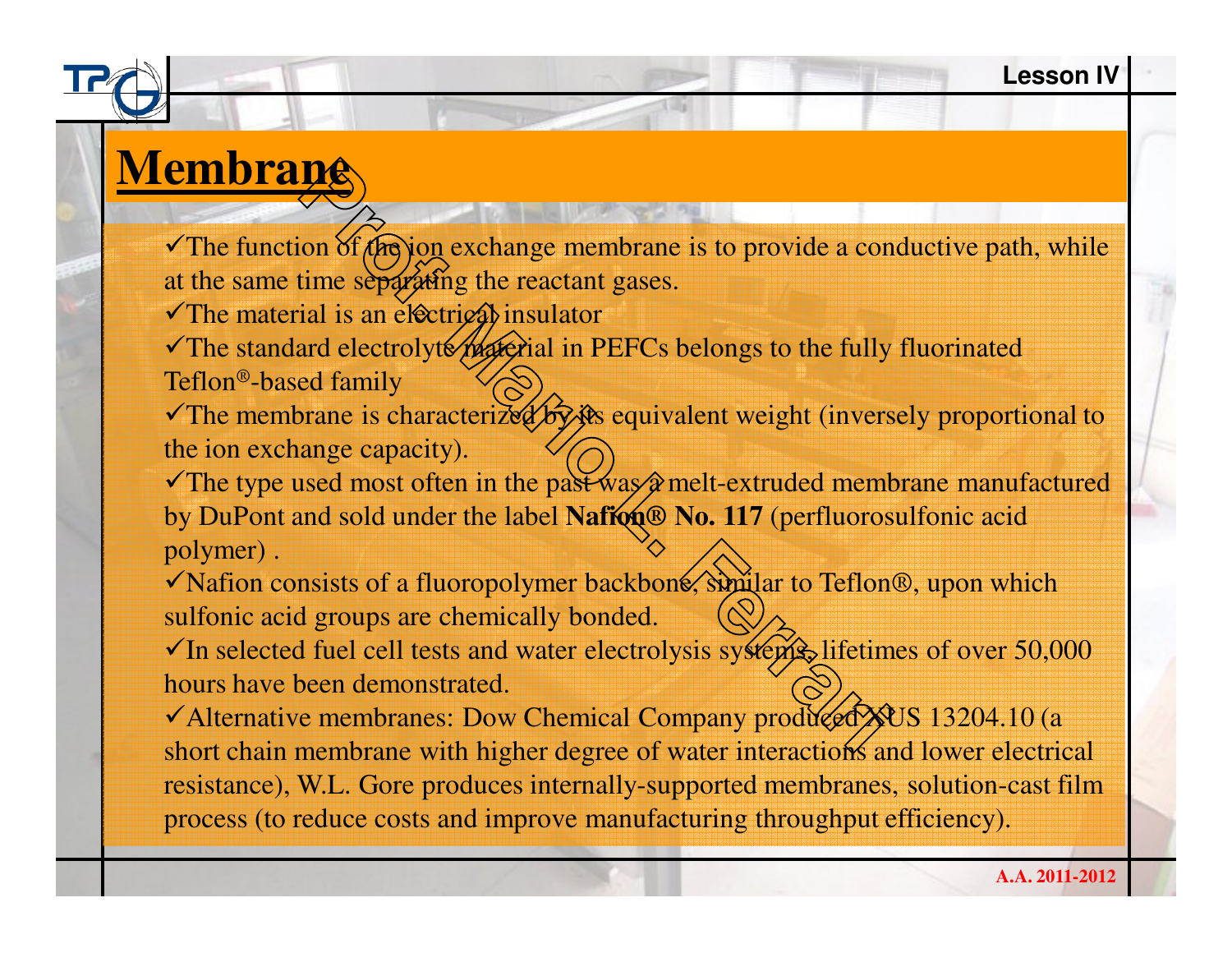### **Porous Backing Layer**

**Packing Layer**<br>
The membrane is sandwiched between two sheets of p<br>
referred goos gas diffusion layers or current collector<br>
ons of the backing layer are:<br>
a gas diffused<br>
de mechanical support:<br>
de an electrical party of  $\checkmark$ The polymer membrane is sandwiched between two sheets of porous backing media (also referred to  $\delta$ s gas diffusion layers or current collectors) The functions of the backing layer are:

- $\triangleright$  act as a gas diffuser;
- > provide mechanical support;
- > provide an electrical pathway for electrons;
- > provide channel product water away from the electrodes.

 $\checkmark$  The backing layer is typically a carbon-based fibre (the layer incorporates a hydrophobic material, such as polytetrafluoroethylene to prevent water from

"pooling" (gases in freely contact with the catalys sites))

- ◆ One PEFC developer uses pure graphite (passive water control)
- $\checkmark$  removing the water through the porous plate is  $\hat{\text{R}}$ essary for:
	- Ito have less water in the spent reactant streams;
	- $\triangleright$  to reduce parasitic power needs of the oxidant exhaust condenser;
	- -to have higher fuel utilization values;

 $\triangleright$  to better control temperature values (better distributions).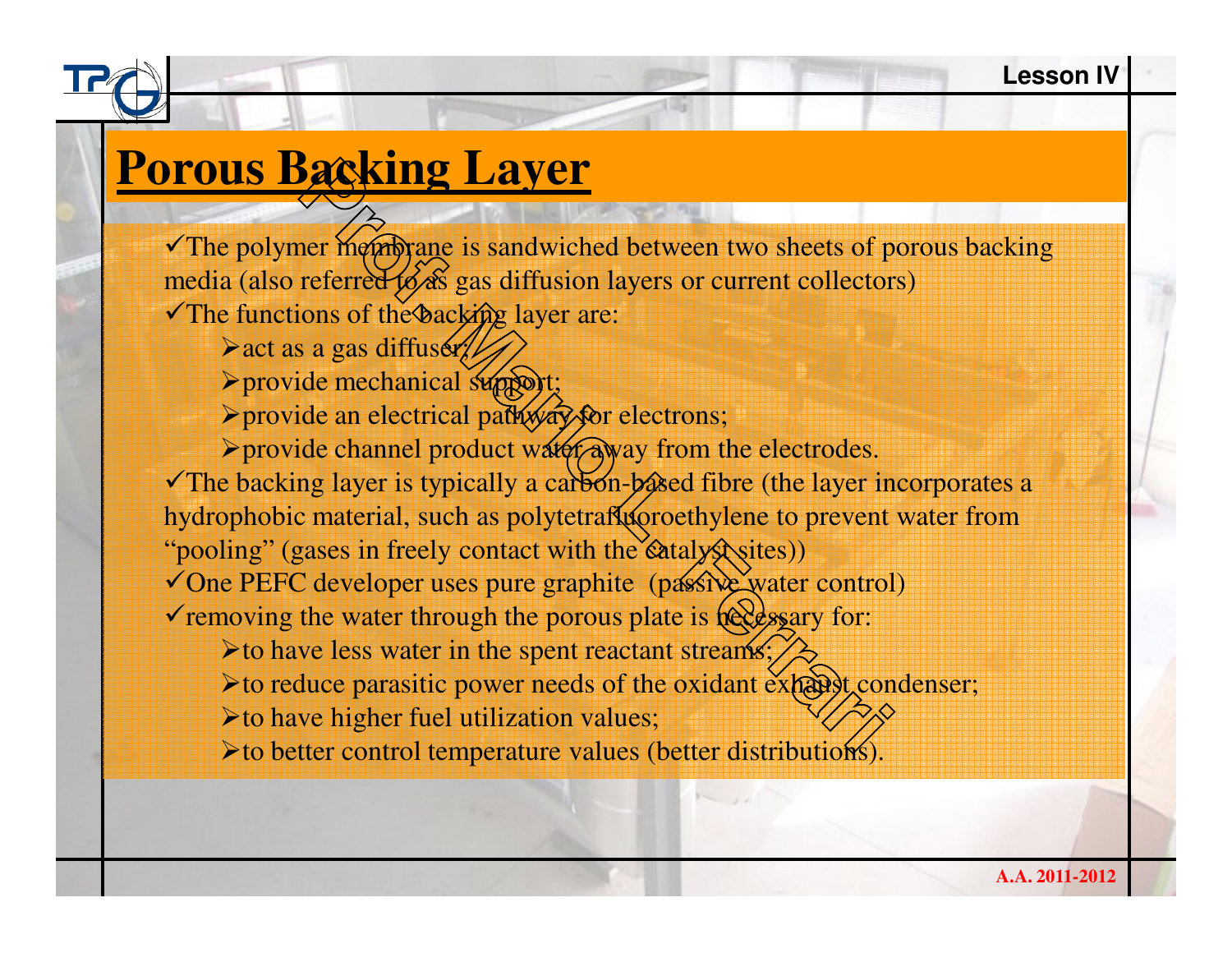# **Electrode-Catalyst Layer**

 $\checkmark$  The catalyst layet is in intimate contact with the membrane and the backing layer  $\checkmark$  It "fixes" the catalyst particles within a layered structure

 $\checkmark$  First school: binder  $\hat{\mathcal{R}}$  as polytetrafluoroethylene: a non-wetting component within the electrode itself

◆ Second school: hydrophyllic electrode in which the binder was perfluorosulfonic acid

The catalyst for  $H_2$  is platinum-based for both the anode and cathode (pure platinum or graphite supported platinum

**Professor** is in intimate contact with the membrane and<br>the categoris is in intimate contact with the membrane and<br>the categoris polytetrafluoroethylene: a non-wetting<br>e itself<br>hool: hydrophyloge electrode in which the bi  $\checkmark$  The catalyst for fuel from reformer is ally of platinum containing ruthenium  $\checkmark$ Low platinum loading electrodes ( $\leq$ 1.0  $\hat{\theta}$  and the anode and the  $\theta$ cathode) are regularly used, and have performed as well as earlier, higher platinum loading electrodes (2.0 to 4.0 mg Pt/cm $^2$ ).



 $\checkmark$ Catalist poisoning problems from CO  $\checkmark$  CO has to be carefully removed Research activities on 120°C-160°C PEFC: $\triangleright$  No CO poisoning problems  $\triangleright$ Membrane impregnated with  $H_3PO_4$ -Modified Nafion (Nafion 112)

**A.A. 2011-2012**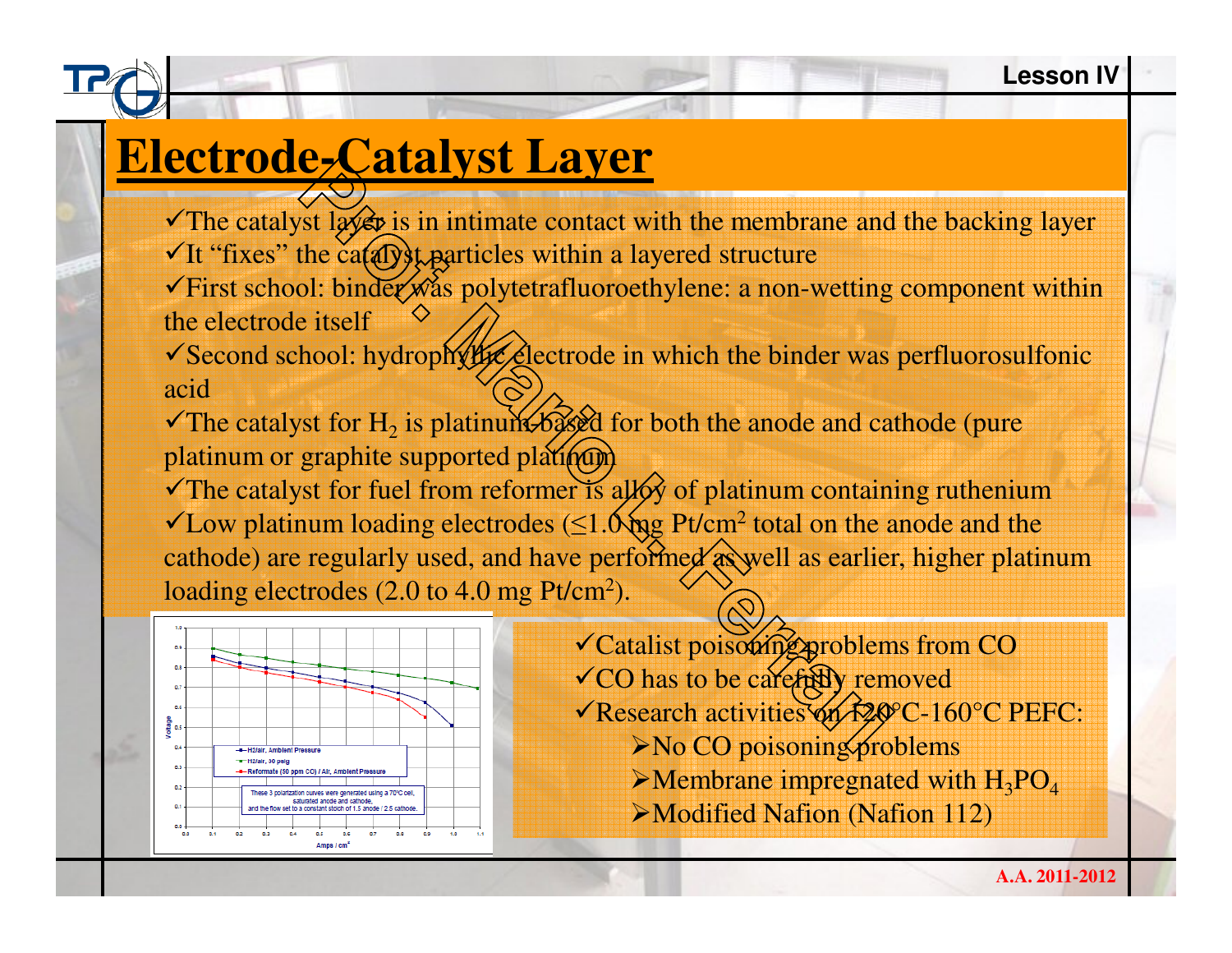## **Water and Thermal Management**

 $\checkmark$  A critical requirement is to maintain high water content in the electrolyte to ensure high ionic conductivity.

 $\checkmark$  Maintaining high water content is particularly critical when operating at high current densities (approximately 1 A/cm<sup>2</sup>) because mass transport issues associated with water formation and distribution limit cell output.

 $\checkmark$  Water content is determined by balance of water during operation. Water transport factors:

> water drag through the cell (liked to transport and membrane)

>back-diffusion from the cathode (osmotic action along with the proton)

 $\triangleright$  the diffusion of water in the fuel stream through the anode The objective of the stack engineer is to enauple that all parts of the cell are sufficiently hydrated, and that no excessive flooding occurs

**Profession** IT **THET INTERNATE INTERNATE CONTROLLER**<br>
Properties to maintain high water content in the e<br>
onductOby<br>
mg high water content is particularly critical when ope<br>
it is determined and distribution limit cell ou Most PEFCs presently use cast carbon composite plates for current collection and distribution, gas distribution, and thermal management.  $\circledcirc$  $\checkmark$  Cooling is accomplished using a circulating fluid, usually water that is pumped through integrated coolers within the stack.

Metal (usually coated) plates are used as an alternative by some developers.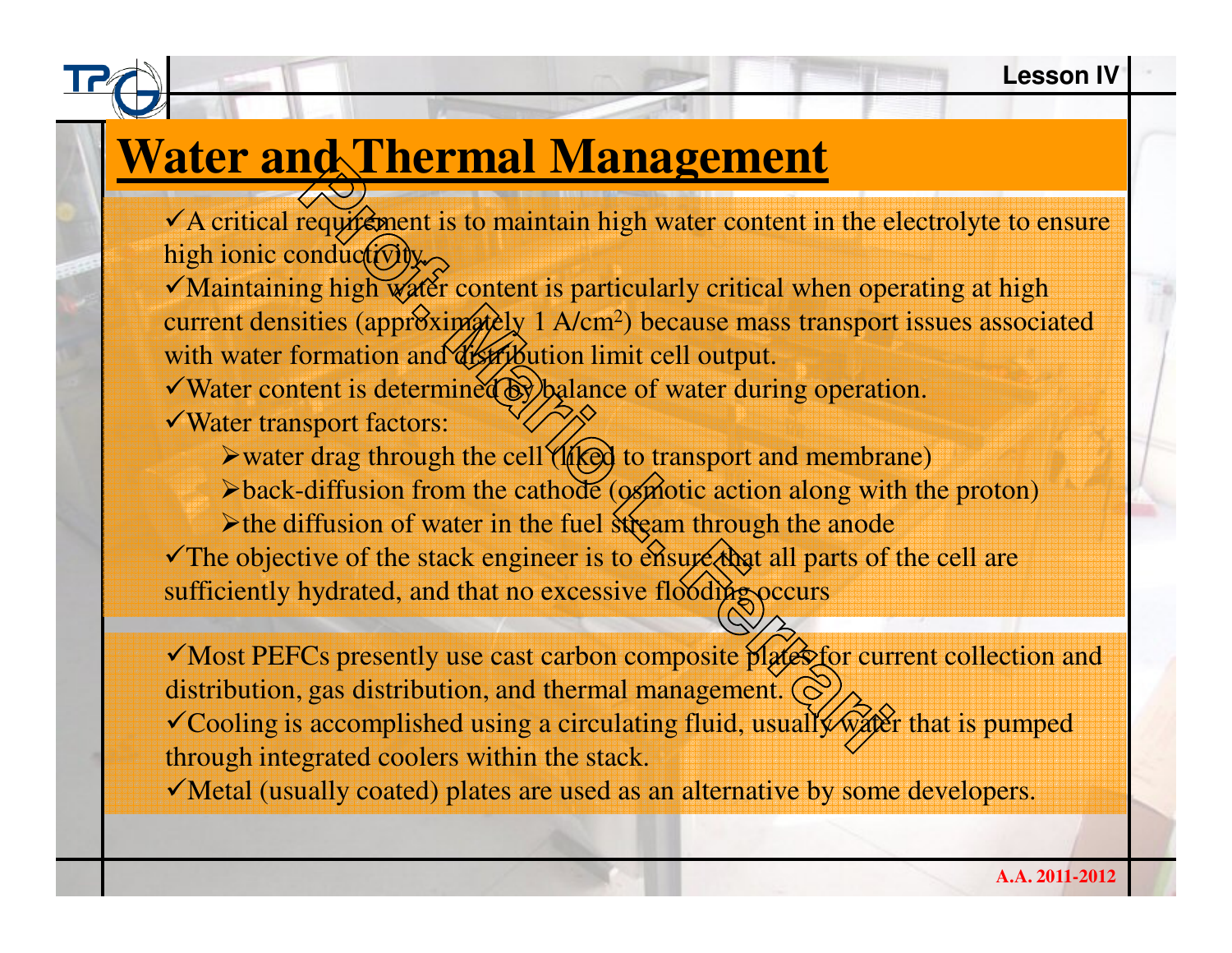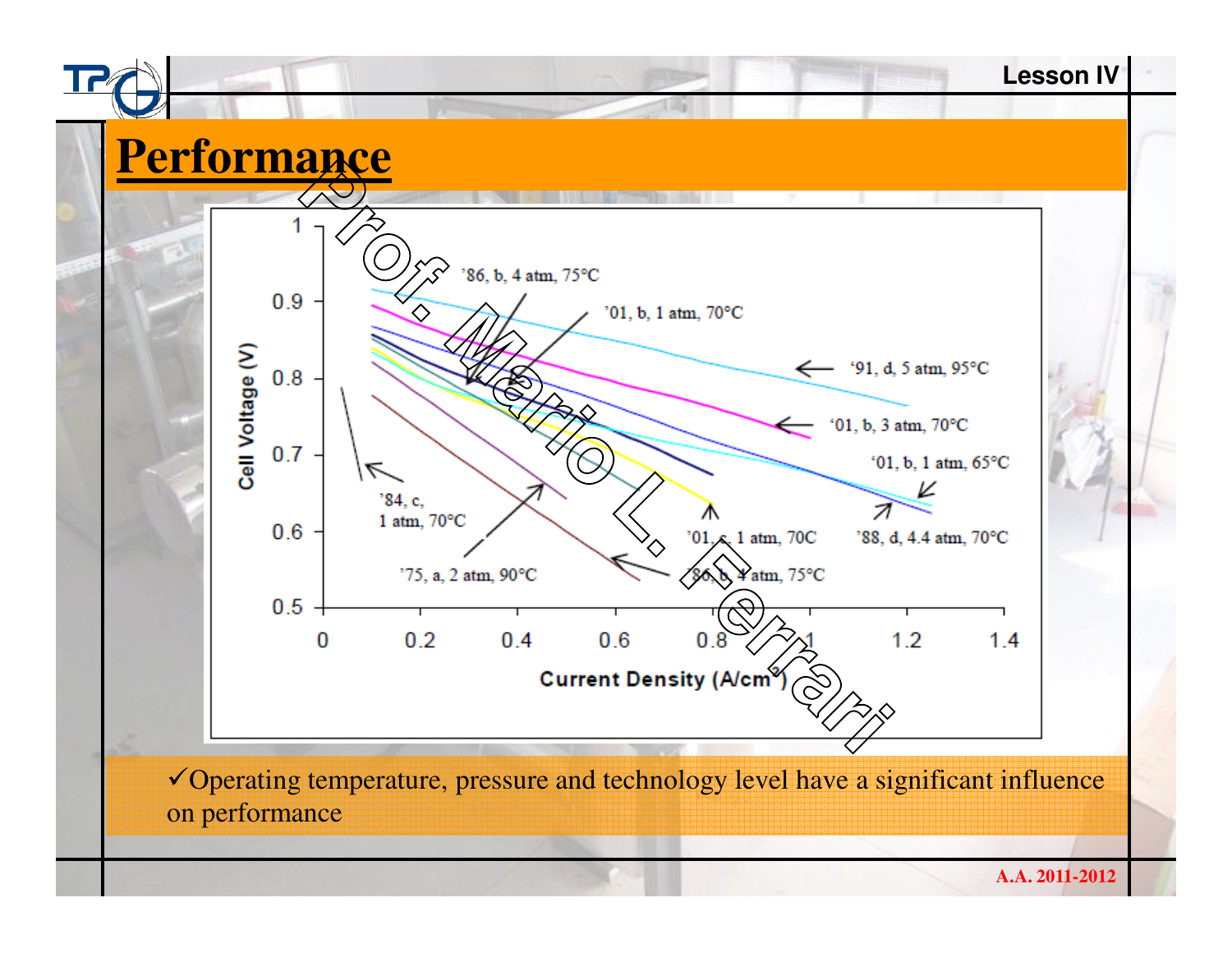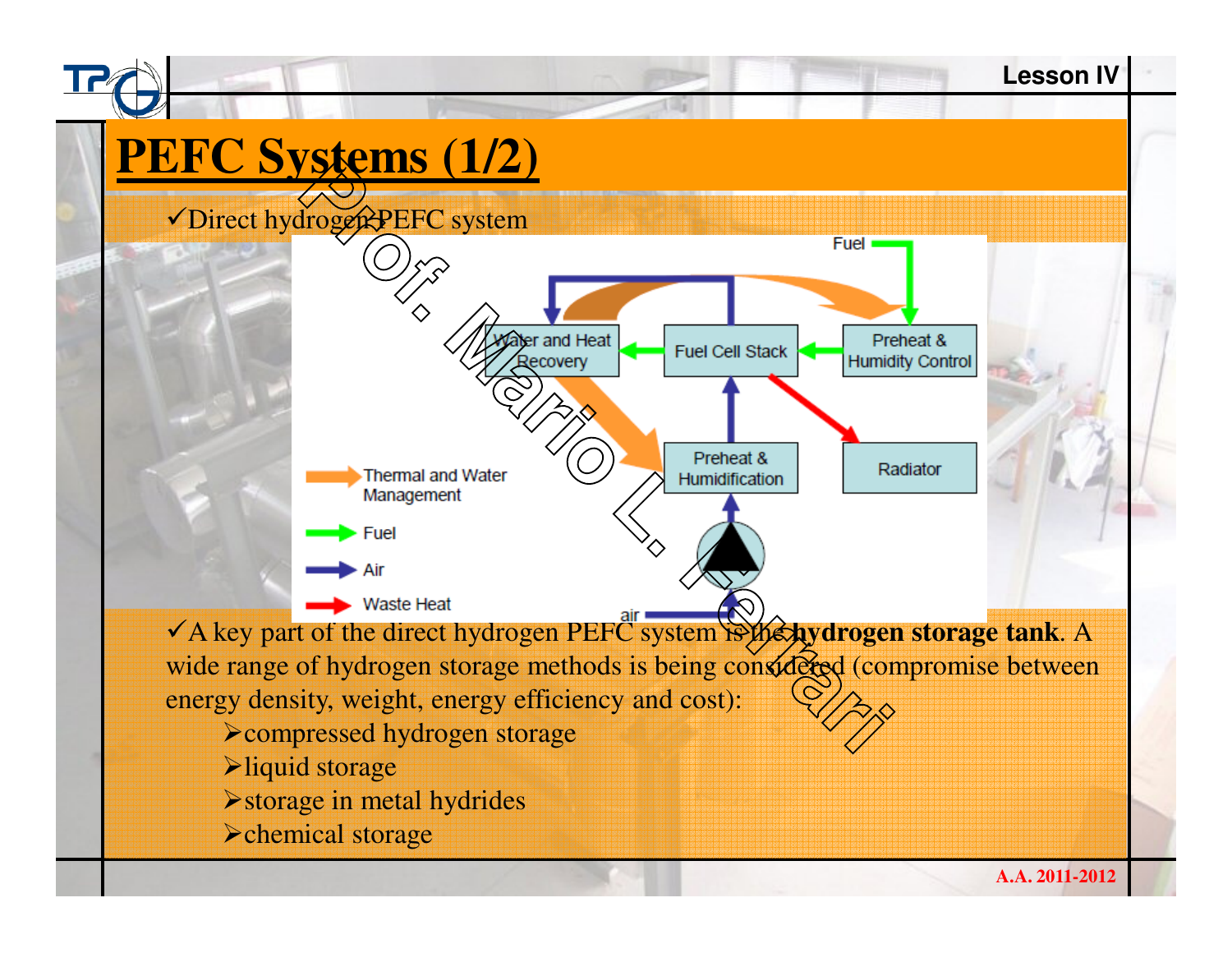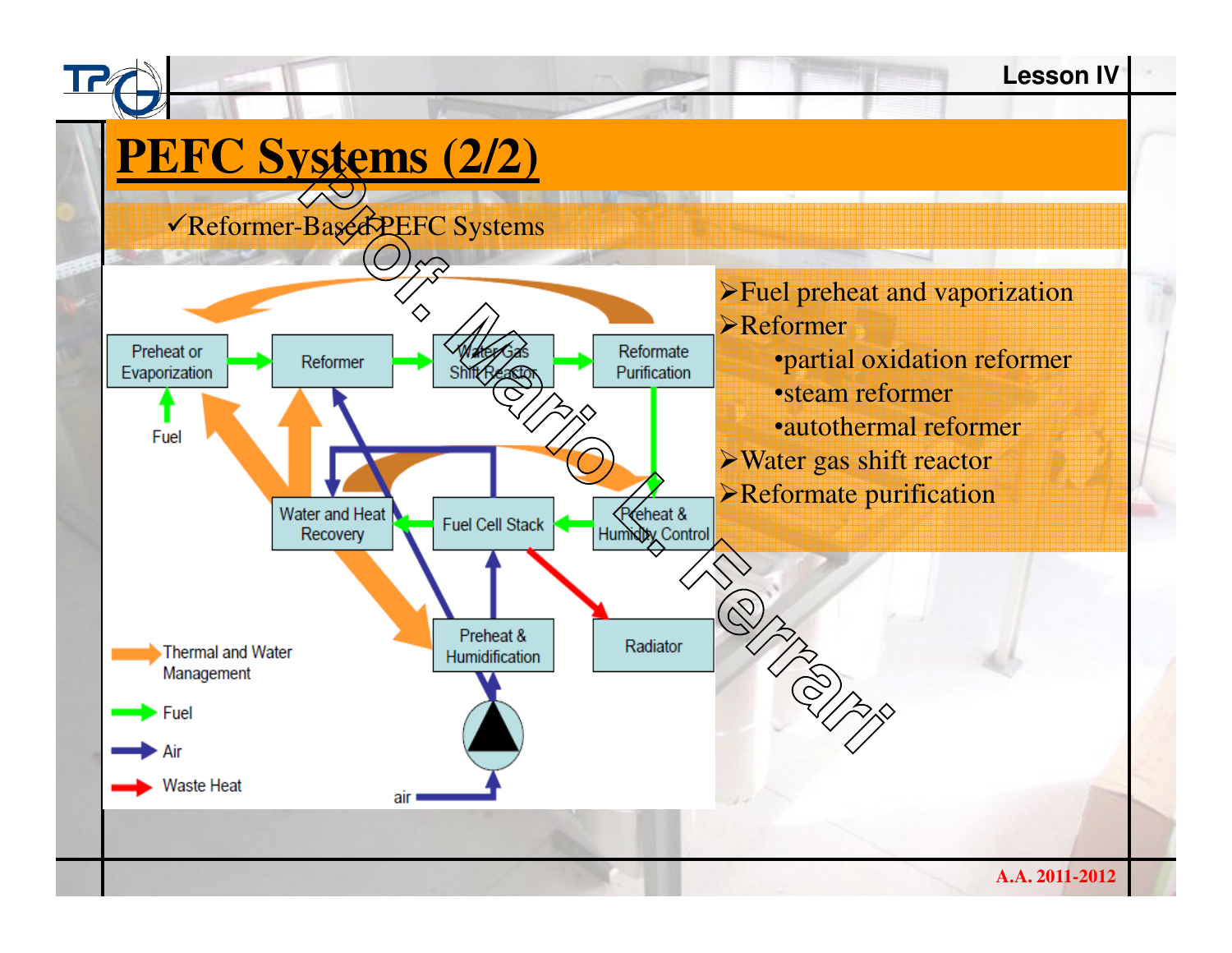# **Direct Methanol Fuel Cell (DMFC) Systems**

√Special PEFC *o*ptimized for methanol

 $\sqrt{V}$  Very simple system with a fuel that has a relatively high energy density and is a liquid under ambient conditions

**Professional Profession**<br> **Professional Maritage Street Constrained Strength Constrained Strength and file system) with a fuel that has a relatively high energy ambient conditions<br>
ambient conditions<br>
the proper density r** Performance level:  $\frac{180}{6}$  to  $\frac{250}{10}$  mA/cm<sup>2</sup> but because cell voltages typically range between 0.25 to 0.4 V, the power density ranges between 40 to 100 mW/cm<sup>2</sup>  $\checkmark$  Low cell voltage is caused by  $f$   $\checkmark$  common problems with the DMFC, several of which result from the cross-over of peutral methanol from the anode to the cathode side

### **Methanol crossed over is lost!**

 $\checkmark$ This performance still requires platinum loadings that are almost ten times higher (around 3 to 5 mg/cm<sup>2</sup>) than needed in high-performance direct hydrogen PEFC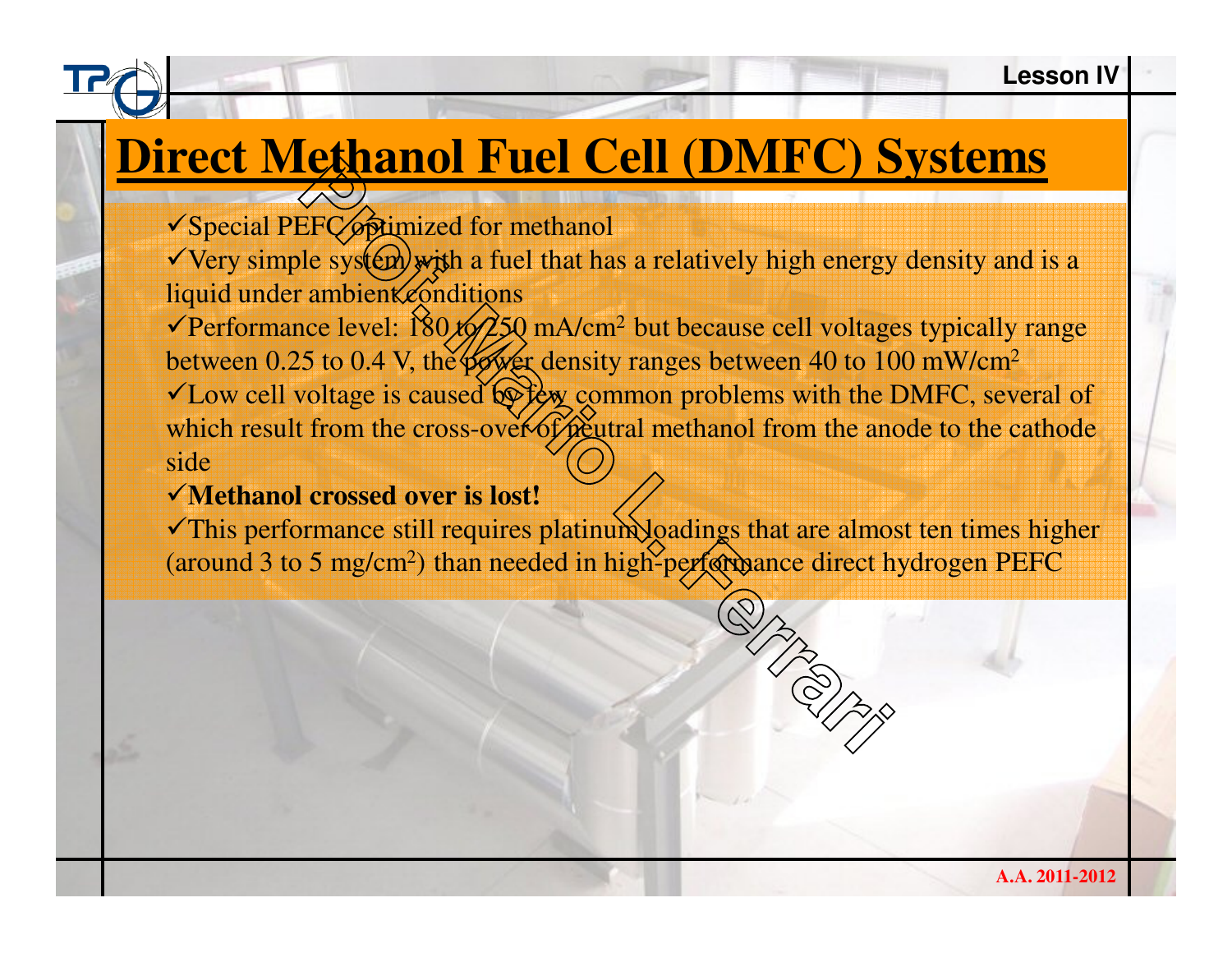# **Transportation Applications**

Prime mover for **cars and light truks**

**PEFC** systems fuelled by hydrogen, methanol, and gasoline have been integrated into light duty vehicles by at least twelve different carmakers The widespread application of PEFC to transportation will not occur until well into the next decade:

**Professor**<br>
External and light truks<br>
stems that duty vehicles by at least twelve differed<br>
stems that duty vehicles by at least twelve differed<br>
spread application of PEFC to transportation wive<br>
ne next decades<br>  $\otimes$ <br> > Volume and weight of *fuel* ell systems must be further reduced >Life and **reliability** of PEF<sub>C</sub> systems must be improved **>PEFC** systems must be made **more robust** in order to be operable under the entire range of envirom entity conditions expected of vehicles Additional technology development is required to achieve the necessary **cost reductions**

>A hydrogen infrastructure, and the accompanying safety codes and standards must be developed